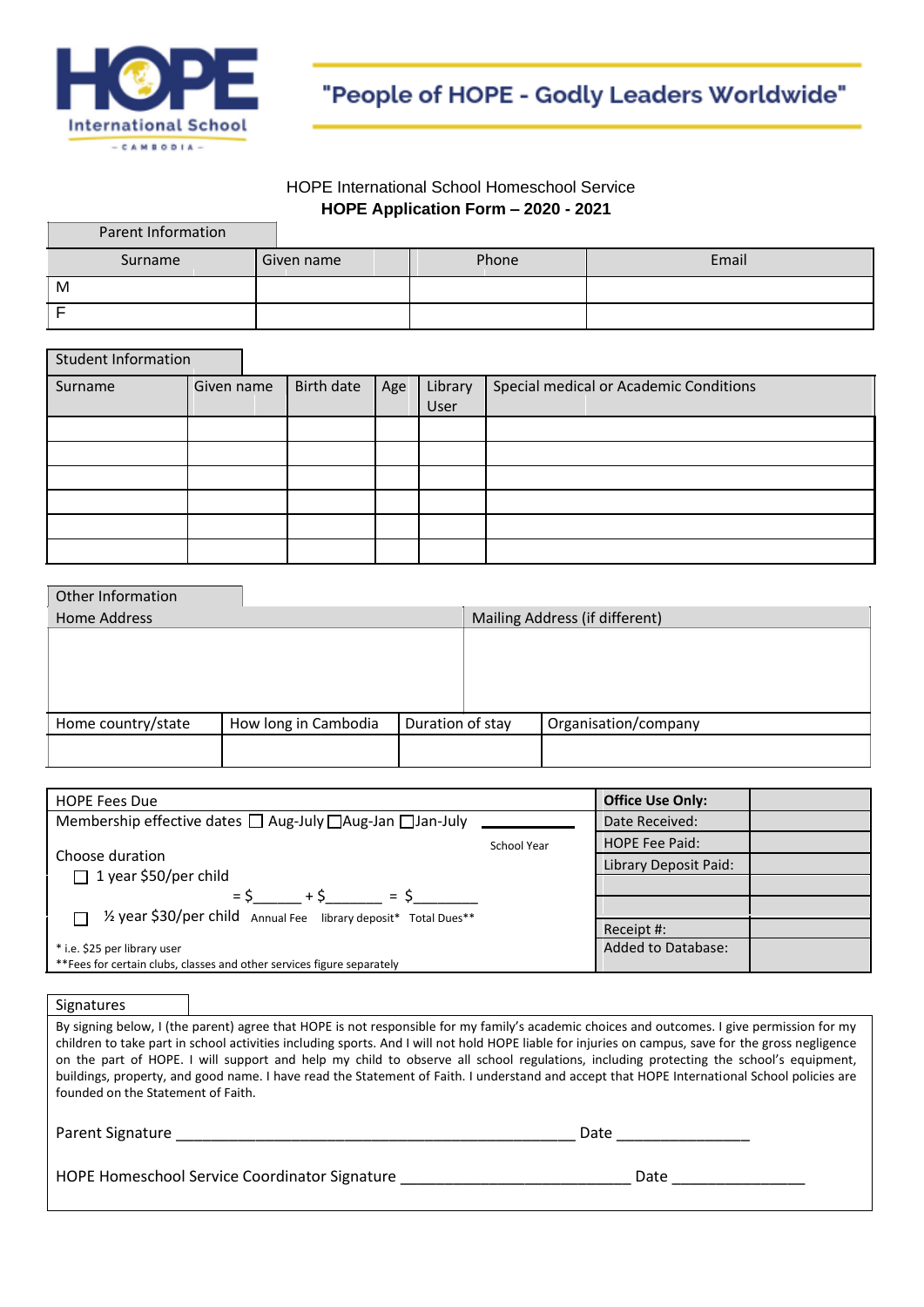

"People of HOPE - Godly Leaders Worldwide"

# **Core Values for HOPE International School**

## **1. God is the Creator and Sustainer of the universe.**

Therefore an attitude of wonder and gratitude is important as we seek to understand and care for the world around us. Gen. 1: 29; Heb. 11: 3;

## **2. God's truth is revealed in creation, in the Bible and through Jesus Christ.**

Therefore the pursuit of truth is necessary for developing a high level of understanding knowledge. Psalm 19: 1 – 4; 1 Cor. 2: 9,10; John 16: 13; John 17: 17

# **3. God's authority and sovereign power is absolute throughout history.**

Therefore we are to respect the authority that God has delegated to individuals through institutions such as the family, the church, the school and governments. Exodus 20: 2,3; Ephesians 6: 1 - 3; Romans 13: 1,2; Hebrews 13: 17; James 1: 25

# **4. Each person is uniquely created in the image of God.**

Therefore it is important to recognize the talents, gifts and abilities of every individual in order to encourage the development of personal potential. Genesis 1: 26; Genesis 5: 1,2; I Cor. 12: 7 – 11; Colossians 1: 28; Ephesians 4: 11 – 16

# **5. All people have been created to have a relationship with God through Jesus Christ.**

Therefore it is important to be restored into a relationship with God, which in turn enables us to develop and maintain healthy and loving relationships with all people. Ephesians 2: 8,9; Romans 5: 1 – 5; Romans 12: 9 – 21

#### **6. Our earthly and eternal purpose is to honour and bring glory to God.**

This will motivate us and provide direction and meaning to all that we do. Matthew 5: 16; John 15: 8; Romans 15: 6; 1 Cor. 6: 20; Romans 15: 5,6; 1 Peter 2: 12

# **7. A living relationship with God results in a desire to be more like Jesus Christ.**

Therefore it is important to allow the Holy Spirit to refine our character, resulting in the demonstration of godly virtues. Matthew 5: 3 – 12; Galatians 5: 22,23; Ephesians 5: 1,2

#### **8. Parents have ultimate responsibility for the education of their children.**

Therefore it is important to develop a partnership between parents and teachers for the education and nurturing of the children. Deut. 6: 4 - 9; Psalm 78: 4 – 6; 1Cor. 12: 27 & 28.

## **9. Jesus Christ commands us to make disciples of all nations.**

Therefore it is important that we respond to this by developing skills and seeking opportunities to share our faith in love, through words and deeds, with all people. Matt. 28: 19, 20; Deut. 15 7; Matt. 19: 21.